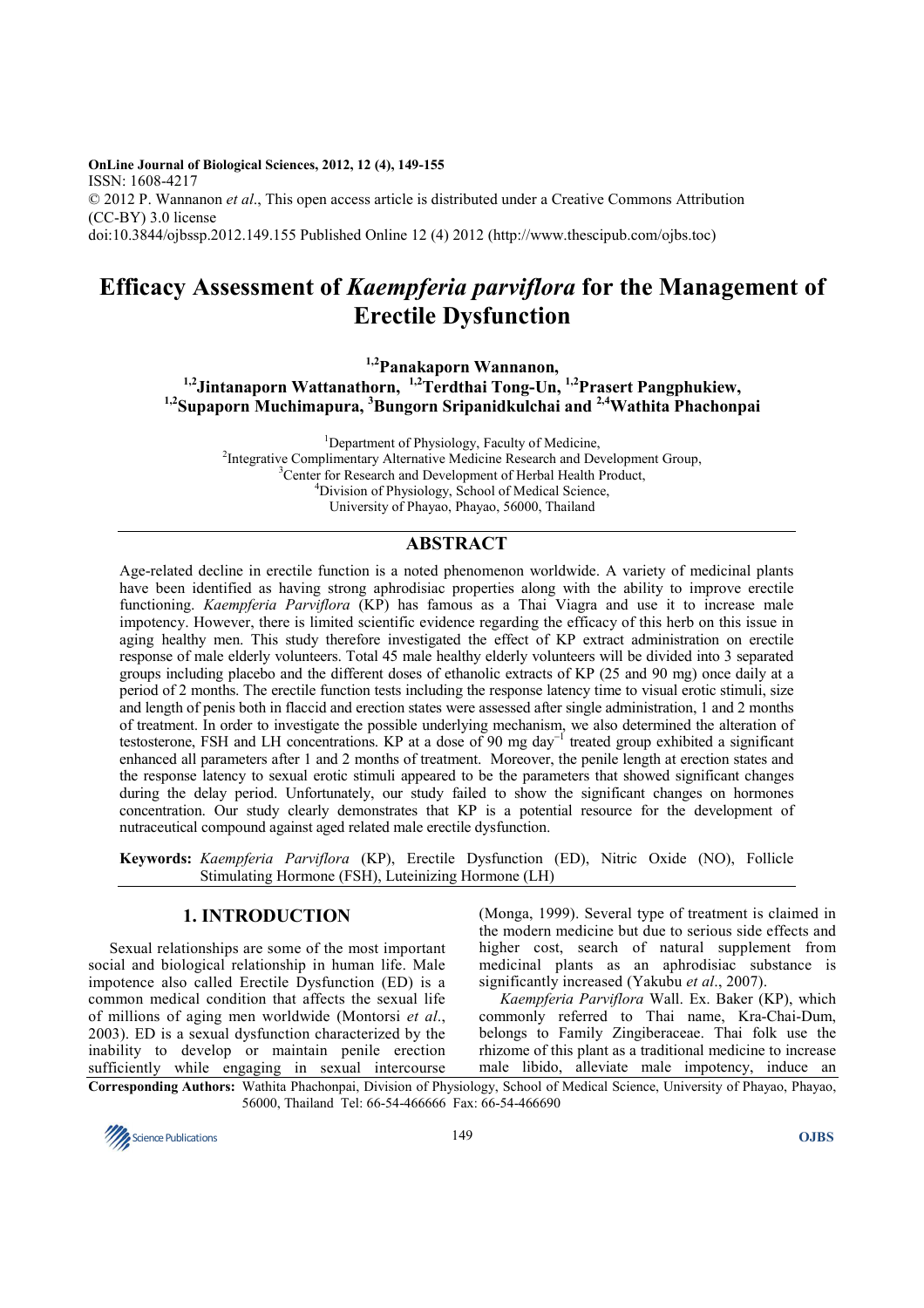energizer, balance blood pressure and also reduce stomach pain by boiling or soaking KP with alcohol (Yenjai *et al*., 2004). Previously, we provided evidence that oral administration of KP extract, a Thai medicinal plant reputed for aphrodisiac activity and enhanced the expression of male sexual behaviors in aging rats (Wattanathorn *et al*., 2012). Recently, KP products are widely available in market as aphrodisiac booster. However, supported document with valid biological data is still very limited. Therefore, the present study is carried out to determine the effect of KP extract on the erectile function in the male elderly volunteers.

## **2. MATERIALS AND METHODS**

#### **2.1. Subjects**

Forty-five male healthy elderly volunteers (mean age  $65.05\pm3.56$  years) were recruited to participate in this study. Prior to participation, each volunteer signed an informed consent form and completed a medical health questionnaire. All subjects were also undergone extensive medical evaluation in order to ascertain subject suitability for entering the double-blind phase of trial. Individuals on medication, abusing drugs/alcohol, or exhibiting endocrinological, psychological, or sexual dysfunction/disorders, were excluded from the study. All participants reported that they had an exclusively heterosexual orientation and a relaxed attitude toward pornography. The protocol for this study was approved by the Ethics Committee of Faculty of Medicine, Khon Kaen University, Thailand. Additionally, most of the subjects did not use dietary supplements that interfered on the sexual function for at least 6 months before study.

All volunteers were randomly placed in one of three groups. No significant difference about mean age, height and body mass index among groups were observed. Two groups received active treatment whereas the other group received placebo. For 8 weeks, one group  $(n = 15)$ received one capsule of KP extract at a dose of 25 mg  $day^{-1}$ . The second group (n = 15) received one daily capsule of KP extract at a dose of 90 mg day<sup>-1</sup>. The third group received capsule of placebo daily for the 8-week span in the same schedule. During the study, all men maintained their usual eating regimen.

#### **2.2. Kaempferia Parviflora Preparation**

A standardized extract of KP rhizomes was prepared by the Center for Research and Development of Herbal Health Product, Faculty of Pharmaceutical Sciences, Khon Kaen University. All KP used in this study was obtained from Amphoe Na Hear, Loei Province, Thailand. The plant was authenticated and kept as voucher specimen at Faculty of Pharmaceutical Sciences, Khon Kaen University. Standardization and conformity of the extract is assured by strict in-process controls during manufacture and complete analytical control of the resulting dry extract. A-day capsule contained total flavonoids content approximate 40.37 mg  $g^{-1}$  dried powder consisting 2 main constituents 5, 7dimethoxyflavone  $(8.789 \text{ mg } \text{g}^{-1})$  and  $3,5,7,3^2,4^2$ pentamethoxy flavone (9.858 mg g<sup>-1</sup> ).

#### **2.3. Procedures and Treatments**

This study was a pilot study conducted as 8-week, double-blind, placebo-controlled, randomized trial. A random list of numbers was generated by computer. After being randomly assigned to various treatment groups, each participant received one capsule of placebo or KP extract at dose of 25 and 90 mg once daily. Placebo and KP capsules had the same color, texture, size and smell.

All participants were assessed baseline data about the response latency time to visual erotic stimuli, size and length of penis both in flaccid and erection state and then they were assessed all parameter as mention previously, after the single administration, 1 and 2 months of treatment and 1 month after the cessation of KP administration (the delay period).

The code for study allocation was only broken when the last participant completed the entire follow up. Staff involved in the collection of the study's endpoints was instructed to follow a rigorous protocol and not to discuss any issues related to the use of medication.

## **2.4. Penile Circumference and Length Measurements**

All subjects were fitted with the Rigiscan device (UroHealth Systems, Laguna Niguel, California) and seated in a room on their own with a video screen in front of them. After 15 min of adaptation, the Rigiscan was as turn on to record the erectile response to visual erotic stimuli.

In addition, the flaccid and fully stretched penile lengths were measured after watching erotic films involved heterosexual activity for 12 min.

A measuring tape was used to measure the length and the midshaft circumference of the penis. The starting point was on the dorsal aspect of the penis at its base at the pubicpenile skin junction, pushing the prepubic fat pad against the pubic bone as described by Wessells *et al*. (1996) while the tip of the penis was the other reference point.

#### **2.5. Erectile Response to Visual Erotic Stimuli Measurement**

The duration of erectile response to visual erotic stimuli was measured with real-time Rigiscan

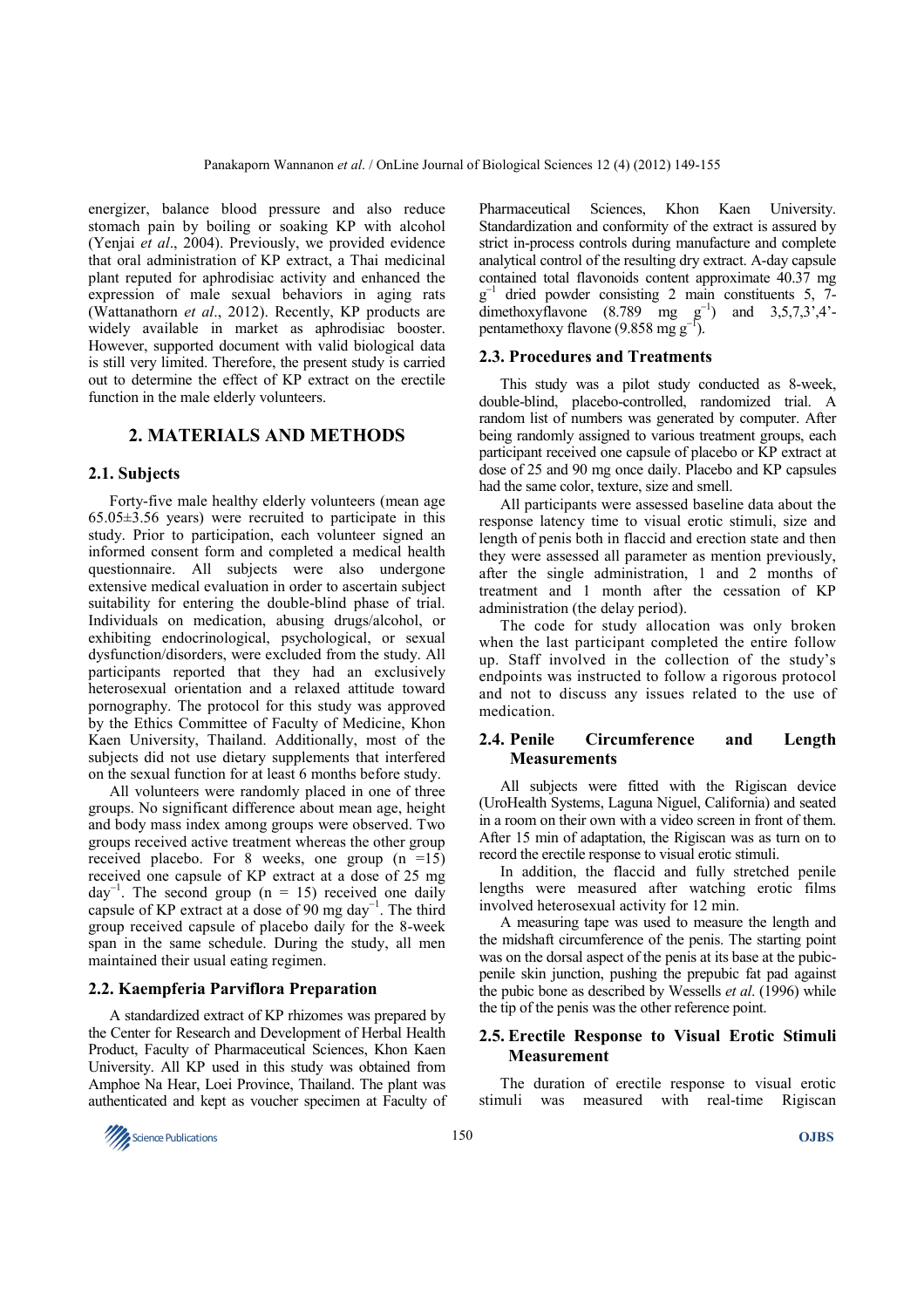monitoring. Subjects recorded the duration of erectile events (resting state until fully erect state).

#### **2.6. Hormones Measurement**

Venous blood samples were drawn for the determination of the levels of the following hormones: LH, FSH and testosterone after a single administration, 1 and 2 months of treatment. Analyses for hormone concentrations were conducted at the laboratory of Srinagarind Hospital, Faculty of Medicine, Khon Kaen University, Thailand.

#### **2.7. Statistical Analysis**

All data are expressed as mean ± S.E.M. Comparisons between placebo and various doses of KP at different time points were made using analysis of variance (ANOVA). The differences between frequencies before and during treatment were assessed by the chi-squared test. A  $p<0.05$  was considered statistically significant.

#### **3. RESULTS**

#### **3.1. Characteristics of subjects**

The baseline data about characteristic of subjects in all groups were shown in **Table 1**. No significant differences of all parameters among various groups were observed.

### **3.2. Penile Circumference and Length**

The effects of KP extract on penile circumference and length both in flaccid and erection states were shown in **Fig. 1-4** respectively. The baseline data of penile circumference and length both in flaccid and erection states of placebo, KP 25 and KP 90 day<sup>-1</sup> treated groups showed no significant difference. After 1 and 2 months of treatment with KP at a dose of 90 mg day<sup>−</sup><sup>1</sup> experienced a statistically significant increase in the length and width of their penis both in flaccid and erection states when compared with the placebo treated group  $(p<0.05)$ . Interestingly, the length of penis at erection states appeared to be the parameter that showed significant change during the delay period  $(p<0.05)$ .

However, no significant difference was seen in these parameters in either the KP at a dose of 25 mg day<sup>-1</sup> or the placebo treated groups.

## **3.3. Latency of Erectile Response to Visual Erotic Stimuli**

Again, KP at a dose of 90 mg day<sup>-1</sup> significantly decreased the response latency to sexual erotic stimuli and still showed the significant changes during the delay period (p<0.05) as shown in the **Fig. 5**. No major adverse events were reported during the clinical trial.

## **3.4. Hormonal Status**

Prior to the determination of KP effect on testosterone, FSH and LH concentrations, baseline data for all treated groups were subjected to a oneway ANOVA. There were no significant differences on any measure. Unfortunately, no statistical differences in testosterone, FSH and LH levels after treatment in any of the subject groups (**Table 2**).

#### **Table 1.** Characteristics of subjects

| Baseline data  | Placebo           | KP 25            | KP 90             |
|----------------|-------------------|------------------|-------------------|
| Age $(y)$      | $65.88\pm5.11$    | $67.25 \pm 1.39$ | $64.75 \pm 2.71$  |
| BMI $(kg/m^2)$ | $22.29 \pm 3.32$  | $21.25 \pm 2.61$ | $22.75 \pm 1.13$  |
| Height (cm)    | $170.25 \pm 6.39$ | $171.50\pm 5.47$ | $169.25 \pm 5.09$ |





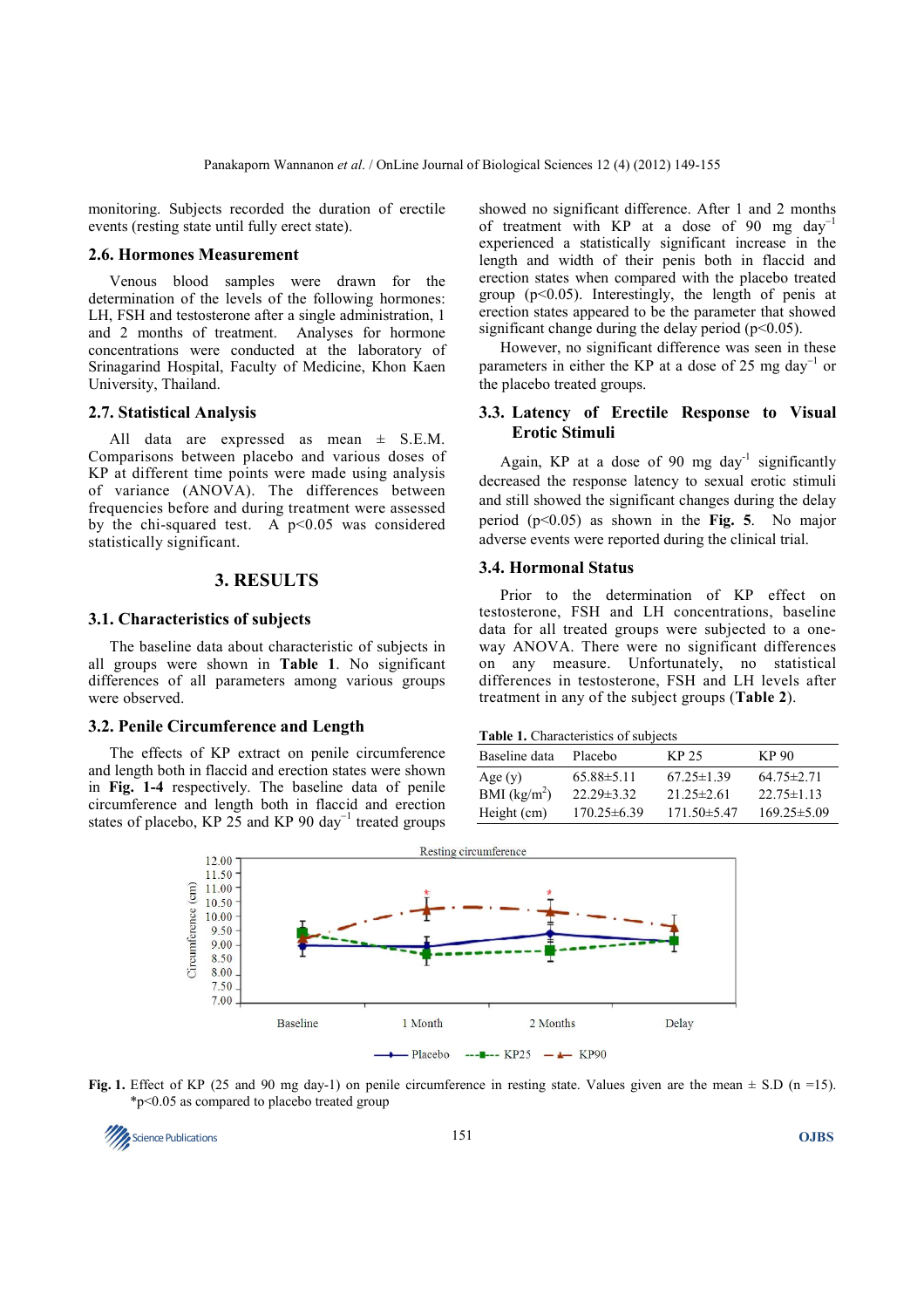

Panakaporn Wannanon *et al*. / OnLine Journal of Biological Sciences 12 (4) (2012) 149-155

**Fig. 2.** Effect of KP (25 and 90 mg day<sup>-1</sup>) on penile circumference in erection state. Values given are the mean  $\pm$  S.D (n = 15). \*p<0.05 as compared to placebo treated group, \*\*p<0.01 as compared to placebo treated group



Fig. 3. Effect of KP (25 and 90 mg day<sup>-1</sup>) on penile length in resting state. Values given are the mean ± S.D (n=15). \*p<0.05 as compared to placebo treated group



Fig. 4. Effect of KP (25 and 90 mg day<sup>-1</sup>) on penile length in erection state. Values given are the mean ± S.D (n=15). \*p<0.05 as compared to placebo treated group

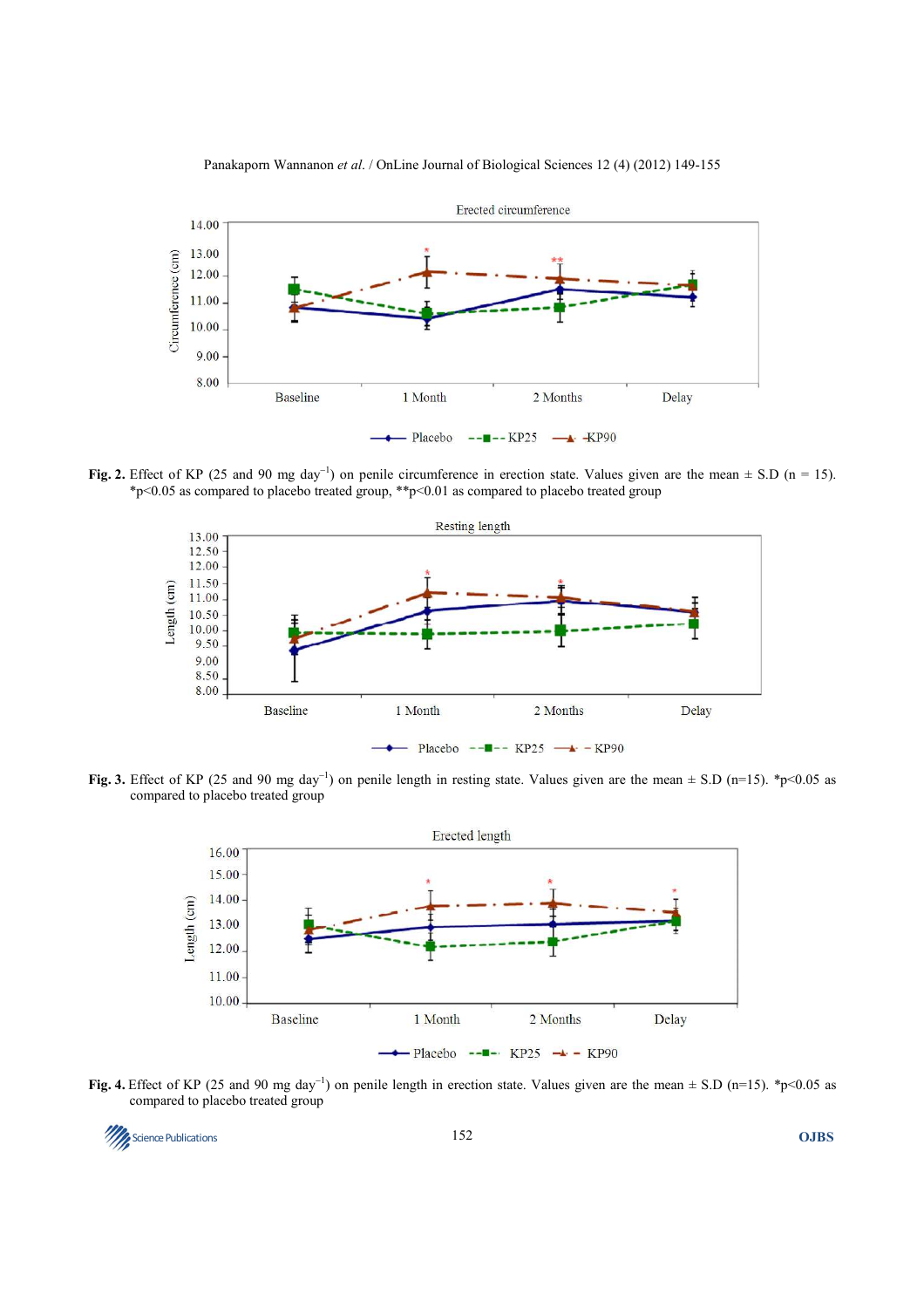

Panakaporn Wannanon *et al*. / OnLine Journal of Biological Sciences 12 (4) (2012) 149-155

**Fig. 5.** Effect of KP (25 and 90 mg day<sup>-1</sup>) on response latency to sexual erotic stimuli. Values given are the mean  $\pm$  S.D (n = 15). \*p<0.05 as compared to placebo treated group

**Table 2.** Effect of KP extract administration on serum hormones concentrations

| Blood test   | Group   | Pre-dose<br>(baseline) | Pre-dose (baseline) |               |               |               |
|--------------|---------|------------------------|---------------------|---------------|---------------|---------------|
|              |         |                        | Single dose         | month         | 2 month       | Delay         |
| Testosterone | Placebo | $4.14 + 0.92$          | $5.28 + 2.76$       | $5.92 + 5.49$ | $5.65 + 1.23$ | $5.14 + 0.92$ |
|              | KP 25   | $4.11 + 1.56$          | $4.79 + 4.63$       | $5.11 + 3.13$ | $4.64 + 1.22$ | $5.71 + 2.38$ |
|              | KP 90   | $4.11+1.30$            | $4.89 + 2.63$       | $4.26 + 0.83$ | $5.74 + 2.60$ | $6.06 + 3.19$ |
| <b>FSH</b>   | Placebo | $7.88 + 4.34$          | $6.73 + 2.54$       | $6.52 + 5.51$ | $5.95 + 2.34$ | $5.88 + 3.34$ |
|              | KP 25   | $8.80 + 4.29$          | $7.35 + 4.23$       | $7.23 + 5.37$ | $7.96 + 3.32$ | $8.81 + 5.12$ |
|              | KP 90   | $7.53 + 2.92$          | $6.14 + 2.26$       | $6.29 + 2.25$ | $6.01 + 2.79$ | $7.03 + 2.35$ |
| LH           | Placebo | $7.14 + 5.62$          | $7.59 + 3.21$       | $7.30 + 4.24$ | $7.82 + 2.34$ | $8.14 + 3.23$ |
|              | KP 25   | $7.25 + 5.90$          | $8.12 + 2.72$       | $7.04 + 5.34$ | $8.48 + 4.64$ | $8.72 + 4.67$ |
|              | KP 90   | $6.99 + 4.37$          | $7.65 + 1.88$       | $8.55 + 3.64$ | $7.41 + 4.67$ | $8.82 + 4.44$ |

# **4. DISCUSSION**

There is a growing worldwide trend in use of alternative medicine especially herbal medicine. For centuries among the herbal experts, *Kaempferia Parviflora* (KP) has been known to have aphrodisiac like properties.

However, the validity and efficacy of such a claim had remained uninvestigated. In this study we evaluated and confirmed its effect on ED of male elderly volunteers.

The penile erection index is important for evaluating the effect of drug or substance administration on erectile function (Thakur and Dixit, 2007). The results of the present study demonstrate that the ethanolic extract of KP at a dose of 90 mg day<sup>-1</sup> administered orally in a capsule during 8 weeks significantly increased the penile circumference, length and rigidity compared with the placebo treated group. In addition, the plant extract also decreased the response latency to sexual erotic stimuli.

Moreover, the penile length at erection states and the response latency to sexual erotic stimuli appeared to be the parameters that showed significant changes during the delay period. This indicates that the KP extract also increases erectile activity. These data confirm our results obtained in aging rats (Wattanathorn *et al*., 2012). Recent findings showed that effect of KP at a dose of 90 mg day<sup>-1</sup> in aging healthy men is noticeable since 1 week of treatment. Certainly, data at single administration of treatment did not show differences between KP treated men and placebo treated men. Unfortunately, low dose of KP extract do not affect erectile function in aging healthy men. One possible explanation for this phenomenon might be related to the insufficient concentrations of active ingredients of KP to reach the therapeutic level.

It has been reported that hormonal control system is recognized as one key factor to regulate sexual behavior and ED including Follicle Stimulating Hormone (FSH),

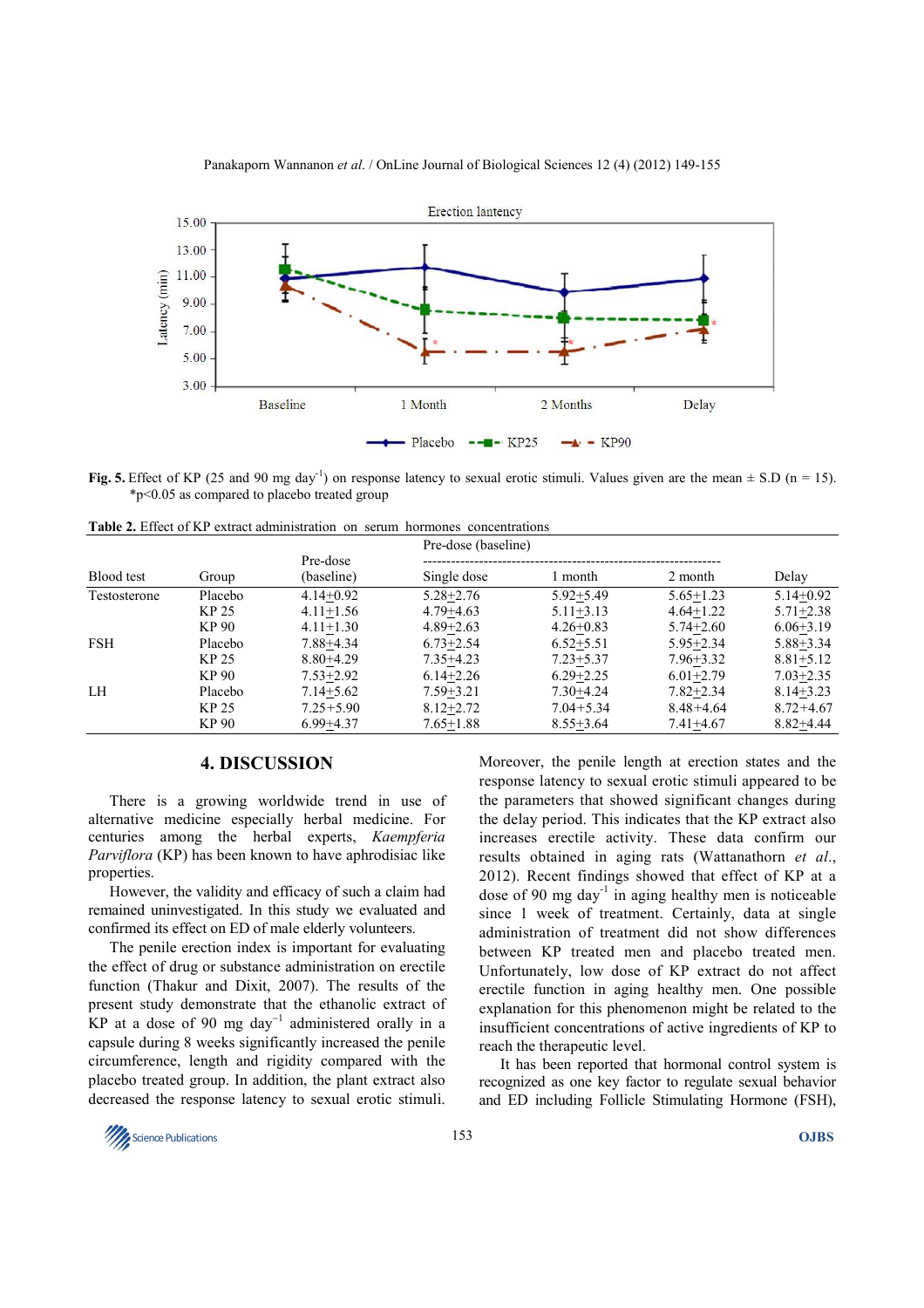Luteinizing Hormone (LH) and testosterone concentrations (Finkelstein *et al*., 1991; Luboshitzky *et al*., 1996). However, the current study has demonstrated that the improvement in ED by KP administration did not correlated with the change of serum hormones as mention earlier. This finding is in accordance with the previous report of serum testosterone levels were not associated to the improvement in sexual desire or ED by treatment with KP (Trisomboon *et al*., 2007; Sudwan *et al*., 2006). Since there was no any change in testosterone or gonadotropin concentrations after KP administration, it is clearly indicate that KP does not have testosteronelike effect and then does not disrupt the hypothalamicpituitary-testicular axis in aging healthy men.

A normal erection occurs as a resulted of a coordinated vascular event in the penis. This is usually triggered neutrally and consists of vasodilation and smooth muscle relaxation in the penis and its supplying arterials vessels (Shabsigh and Anastasiadis, 2003). Arterial inflow causes enlargement of the substance of the corpora cavernosa. Venous outflow is trapped by this enlargement, permitting sustained high blood pressures in the penis sufficient to cause rigidity.

Previous studies have been found that the rats treated with the alcohol extract of KP could induce a significant increase in testicular blood flow without affecting heart rate and mean arterial blood pressure (Chaturapanich *et al*., 2008).

Accumulating lines of evidence reported that the increasing of penile size, length and rigidity indicated the involvement of Nitric Oxide (NO) (Du and Hull, 1999). Experimental studies have demonstrated that KP extracted with alcohol could also induce an increasing of endothelial Nitric Oxide Synthase (eNOS) and protein expression in human umbilical vein endothelial cells (Hu *et al*., 2009). eNOS, abundantly presented in the endothelium of penile vasculature and sinusoidal endothelium within the corpora carvernosa, is a mediator of penile erection. eNOS inhibitor can block penile erection. Then, the penile erection is depended on the nitric oxide via eNOS action (Yakubu and Afolayan, 2009; Tajuddin *et al*., 2004). Hence, we assume that KP may affect the increasing penile circumference, length and rigidity of the aging healthy volunteers via the increasing blood flow.

Many studies have reported that many bioactive components of plant extracts especially the flavonoids also exhibit aphrodisiac activities by acting directly on the central nervous system to modulate the action of neurotransmitters are involved in the regulation of erectile

activity including the dopamine, the serotonin and the GABA systems (Hull *et al*., 2004; Michelson *et al*., 2001).

From the study of chemical components by gas chromatographic technique, the contents of KP rhizome were kinds of flavonoid substances, including 5 hydroxy-3, 7-dimethoxyflavone, 5-hydroxy-7 methoxyflavone, 5-hydroxy-3, 7, 4'-trimethoxyflavone, 5-hydroxy-7, 4'-dimethoxyflavone, 5-hydroxy-3, 7, 3'4' tetramethoxyflavone, 3, 5, 7-trimethoxyflavone, 3, 5, 7, 4'-tetramethoxyflavone, 5, 7, 4'-trimethoxyflavone and 5, 7, 3'4'-tetramethoxyflavone (Sutthanut *et al*., 2007; Yenjai *et al*., 2004). Therefore, the effects of KP extract on modulation the several neurotransmitter systems still could not be omitted. Further studies are required to identify the active constituent(s) responsible for the male impotence improvement activities and the mechanisms whereby these activities are implemented.

 The results of the current study suggest that ethanolic extract of KP rhizomes may be a promising novel nutraceutical compound for the clinical treatment of ED.

#### **5. CONCLUSION**

Male impotence was studied in aging healthy men to further understand the role of KP extract as an aphrodisiac. There was an overall increase in the erectile function in the KP extract at a dose of 90 mg treated groups of volunteers as reflected in penile size and length both in flaccid and erection states and the response latency time to visual erotic stimuli. These results were statistically significant. It is concluded that the ethanolic of KP rhizomes appears to possess aphrodisiac activity.

# **6. ACKNOWLEDGMENT**

 This study was supported by the National Research Council of Thailand and Integrative Complimentary Alternative Medicine Research and Development Group, Khon Kaen University, Thailand. The authors have no conflict of interest to report.

## **7. REFERENCES**

Chaturapanich, G., S. Chaiyakul, V. Verawatnapakul and C. Pholpramool, 2008. Effects of *Kaempferia parviflora* extracts on reproductive parameters and spermatic blood flow in male rats. Reproduction, 136: 515-522. DOI: 10.1530/REP-08-0069